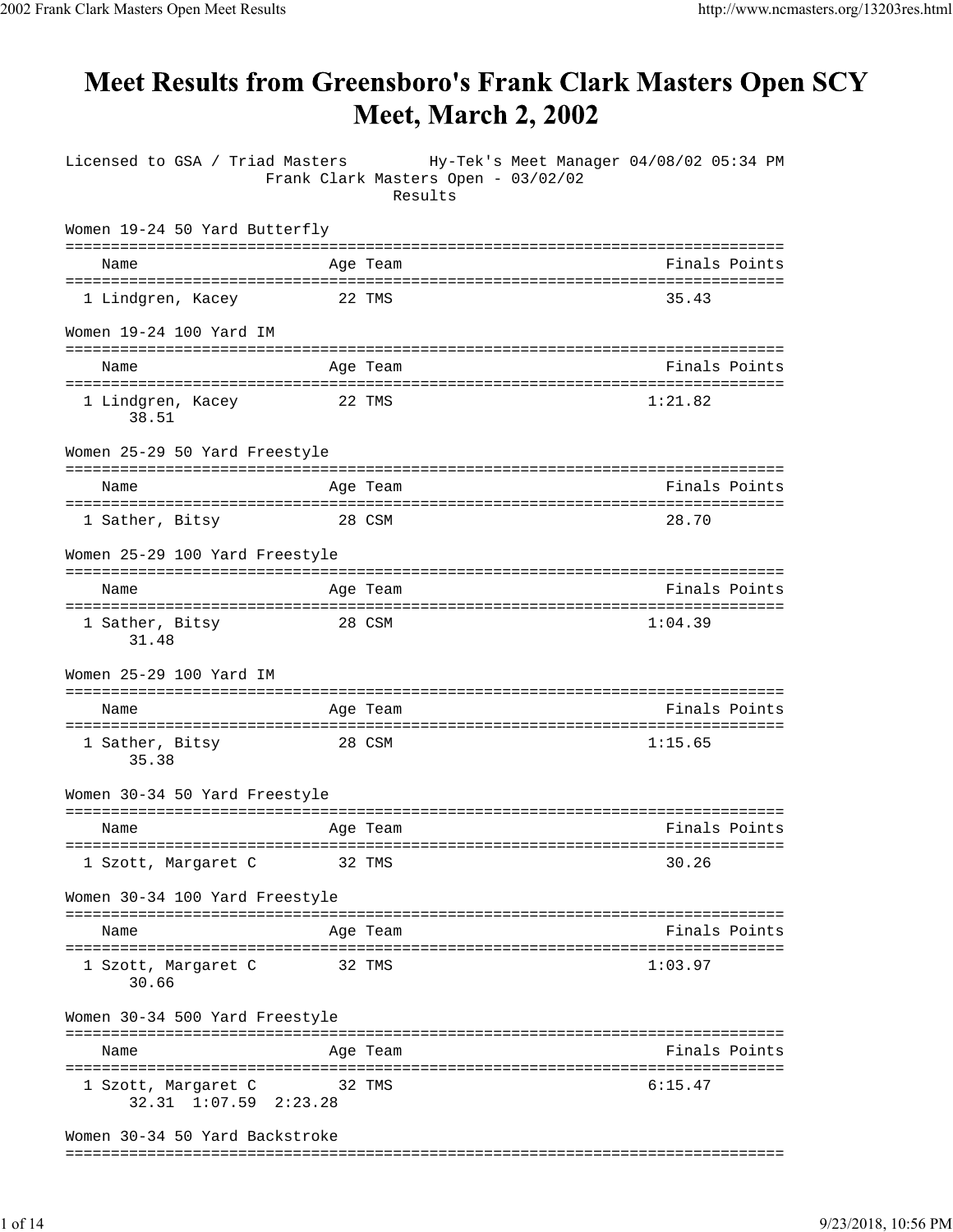| Name                                                                   |              | Age Team                 | Finals Points                                  |
|------------------------------------------------------------------------|--------------|--------------------------|------------------------------------------------|
| 1 Szott, Margaret C                                                    |              | 32 TMS                   | 36.73                                          |
| Women 30-34 100 Yard IM                                                |              |                          |                                                |
| Name                                                                   |              | Age Team                 | Finals Points                                  |
| 1 Szott, Margaret C<br>35.42                                           |              | 32 TMS                   | 1:16.75                                        |
| Women 35-39 50 Yard Freestyle                                          |              |                          |                                                |
| Name                                                                   |              | Age Team                 | =============================<br>Finals Points |
| 1 Scheimann, Beth<br>2 Geiss, Angelique                                | 37 NCAM      | 39 VMST-VA               | 27.29<br>28.33                                 |
| Women 35-39 100 Yard Freestyle                                         |              |                          |                                                |
| Name                                                                   |              | Age Team                 | Finals Points                                  |
| 1 Geiss, Angelique<br>32.22                                            |              | 37 NCAM                  | 1:04.73                                        |
| Women 35-39 200 Yard Freestyle                                         |              |                          |                                                |
| Name                                                                   |              | :===========<br>Age Team | Finals Points                                  |
| ,,,,,,,,,,,,,,,,,,,,,,,,,,,,<br>1 Scheimann, Beth<br>$30.98$ $1:04.52$ | ------------ | 39 VMST-VA               | 2:11.60                                        |
| Women 35-39 50 Yard Backstroke                                         |              |                          |                                                |
| Name                                                                   |              | Age Team                 | Finals Points                                  |
| 1 Scheimann, Beth<br>2 Geiss, Angelique                                |              | 39 VMST-VA<br>37 NCAM    | 32.87<br>34.99                                 |
| Women 35-39 100 Yard Backstroke                                        |              |                          |                                                |
| Name                                                                   |              | Age Team                 | ===========================<br>Finals Points   |
| ======================<br>1 Scheimann, Beth<br>35.71                   |              | 39 VMST-VA               | 1:12.23                                        |
| Women 35-39 50 Yard Breaststroke                                       |              |                          |                                                |
| Name                                                                   |              | Age Team                 | Finals Points                                  |
| 1 Geiss, Angelique                                                     |              | 37 NCAM                  | 38.33                                          |
| Women 35-39 50 Yard Butterfly                                          |              |                          |                                                |
| Name                                                                   |              | Age Team                 | Finals Points                                  |
| ==========================<br>1 Scheimann, Beth                        |              | 39 VMST-VA               | 30.67                                          |
| Women 40-44 50 Yard Freestyle                                          |              |                          |                                                |
| Name                                                                   |              | Age Team                 | Finals Points                                  |
| 1 Allen, Edie<br>2 Loyd, Diana                                         |              | 42 AWSM<br>40 UNA        | 30.48<br>34.80                                 |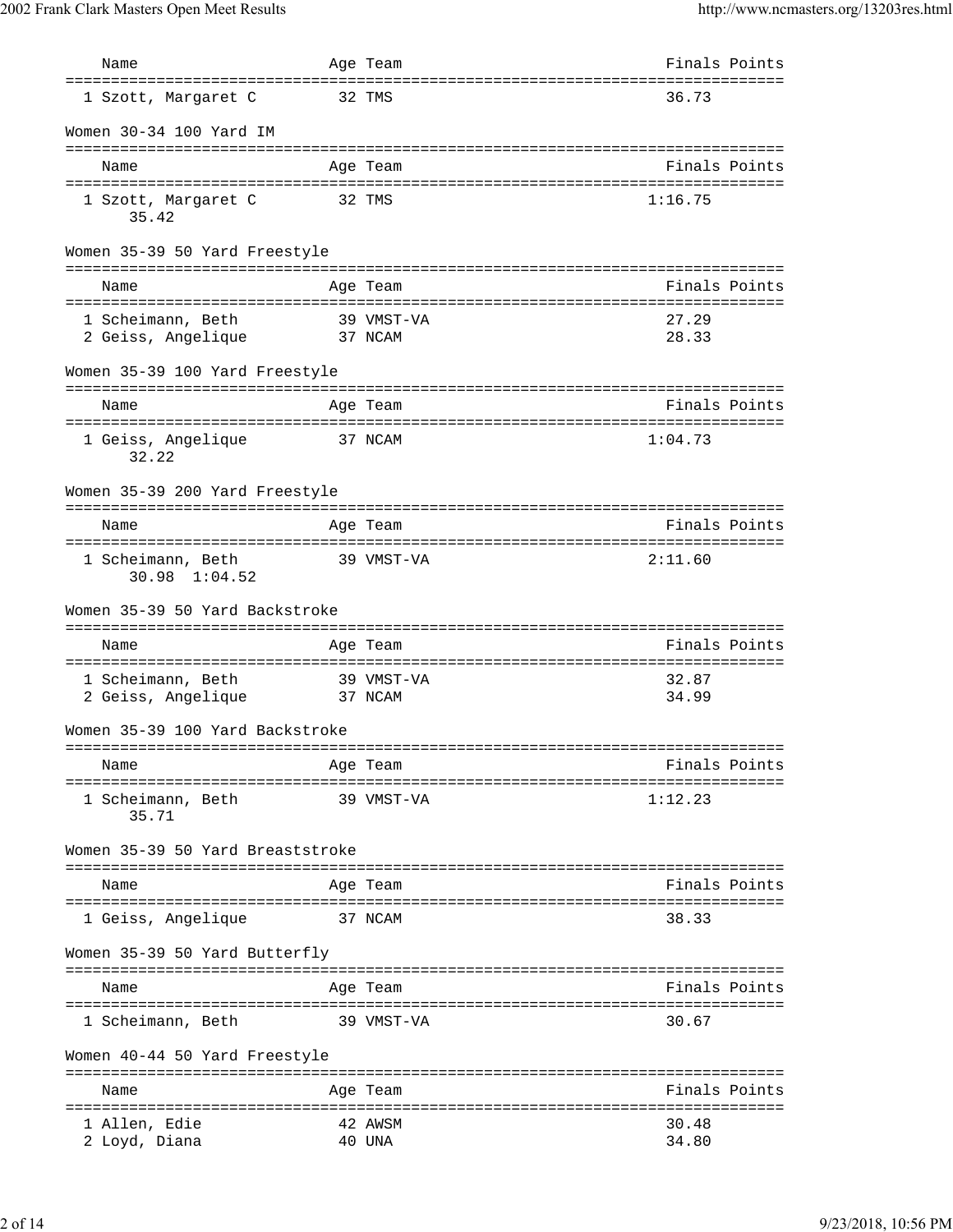| Women 40-44 100 Yard Freestyle                          |        |          |               |
|---------------------------------------------------------|--------|----------|---------------|
| Name                                                    |        | Age Team | Finals Points |
| 1 Loyd, Diana<br>38.37                                  | 40 UNA |          | 1:22.16       |
| Women 40-44 1650 Yard Freestyle                         |        |          |               |
| Name                                                    |        | Age Team | Finals Points |
| 1 Loyd, Diana<br>42.53 1:34.33 3:26.42 9:09.53 18:49.32 |        | 40 UNA   | 31:22.07      |
| Women 40-44 100 Yard Backstroke                         |        |          |               |
| Name                                                    |        | Age Team | Finals Points |
| 1 Stott, Kim<br>37.14                                   |        | 43 RAM   | 1:16.43       |
| Women 40-44 50 Yard Breaststroke                        |        |          |               |
| Name                                                    |        | Age Team | Finals Points |
| 1 Loyd, Diana                                           |        | 40 UNA   | 47.42         |
| Women 40-44 100 Yard Breaststroke                       |        |          |               |
| Name                                                    |        | Age Team | Finals Points |
| 1 Stott, Kim                                            |        | 43 RAM   | 1:28.48       |
| 42.75<br>2 Loyd, Diana<br>49.92                         |        | 40 UNA   | 1:42.83       |
| Women 40-44 200 Yard Breaststroke                       |        |          |               |
| Name                                                    |        | Age Team | Finals Points |
| 1 Stott, Kim<br>44.76 1:34.48                           | 43 RAM |          | 3:13.88       |
| Women 40-44 50 Yard Butterfly                           |        |          |               |
| Name                                                    |        | Age Team | Finals Points |
| 1 Allen, Edie                                           |        | 42 AWSM  | 35.32         |
| Women 40-44 100 Yard IM                                 |        |          |               |
| Name                                                    |        | Age Team | Finals Points |
| 1 Allen, Edie<br>38.44                                  |        | 42 AWSM  | 1:21.99       |
| Women 40-44 200 Yard IM                                 |        |          |               |
| Name                                                    |        | Age Team | Finals Points |
| 1 Allen, Edie<br>38.11                                  |        | 42 AWSM  | 2:58.64       |
| Women 45-49 50 Yard Freestyle                           |        |          |               |

===============================================================================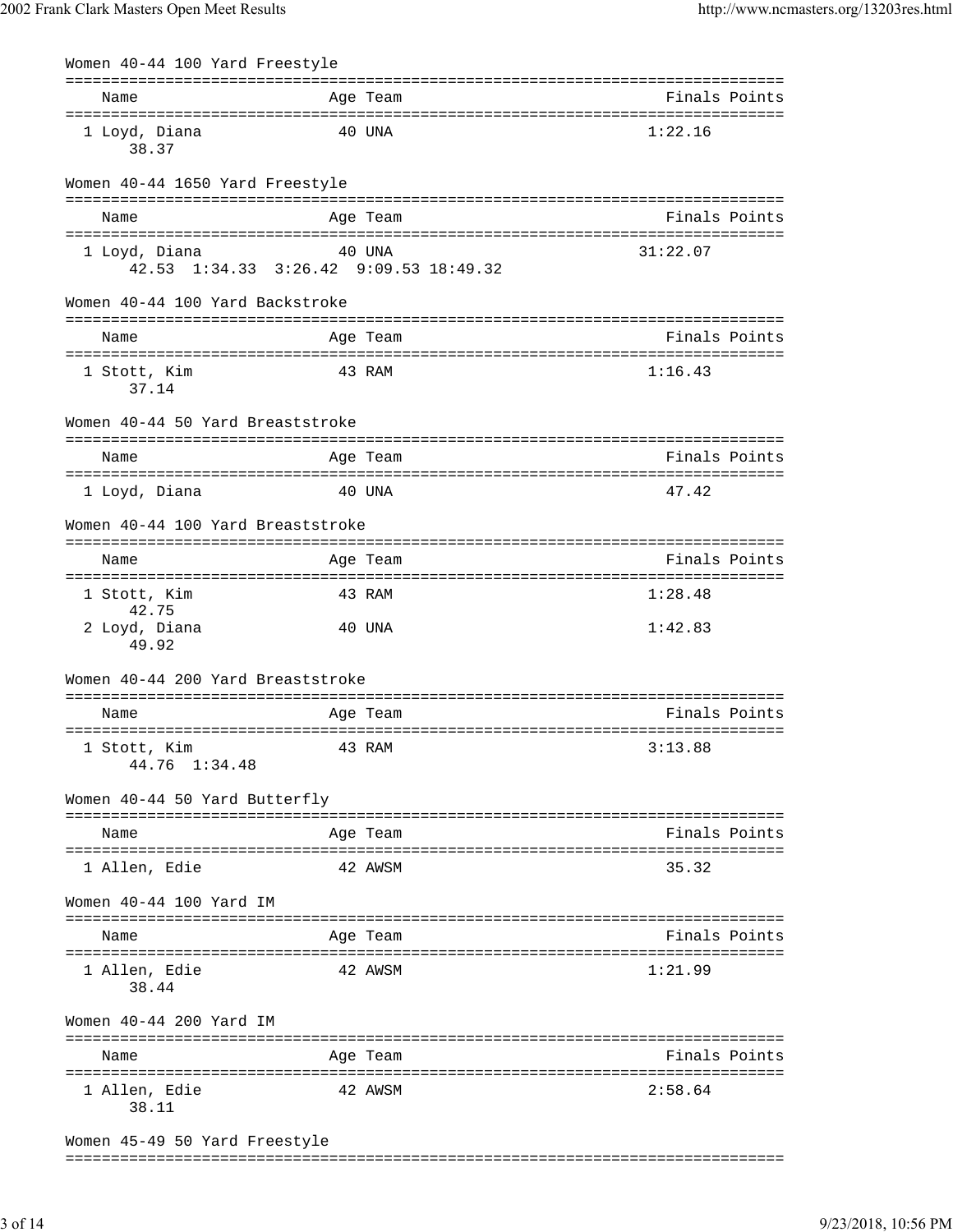| Name                                                           |                  | Age Team      | Finals Points                      |
|----------------------------------------------------------------|------------------|---------------|------------------------------------|
| ============================                                   | ==========       |               | :========================          |
| 1 Sargeant, Pat                                                |                  | 48 RAM        | 29.02                              |
| 2 Sykes, Jeannie                                               |                  | 47 TMS        | 30.61                              |
| Women 45-49 100 Yard Freestyle                                 |                  |               |                                    |
| Name                                                           |                  | Age Team      | Finals Points                      |
|                                                                |                  |               |                                    |
| 1 Sykes, Jeannie<br>31.64                                      |                  | 47 TMS        | 1:05.15                            |
| 2 Warner, Mary Ann<br>45.03                                    |                  | 46 DAMA       | 1:34.04                            |
| Women 45-49 200 Yard Freestyle                                 |                  | ============= |                                    |
| Name                                                           |                  | Age Team      | Finals Points                      |
| =======================<br>1 Warner, Mary Ann<br>45.10 1:35.98 |                  | 46 DAMA       | 3:19.41                            |
| Women 45-49 500 Yard Freestyle                                 |                  |               |                                    |
|                                                                |                  |               |                                    |
| Name                                                           |                  | Age Team      | Finals Points                      |
| 1 Sykes, Jeannie                                               |                  | 47 TMS        | 6:40.46                            |
| 34.69 1:12.00 2:31.07                                          |                  |               |                                    |
|                                                                |                  |               |                                    |
| Women 45-49 50 Yard Backstroke                                 |                  |               |                                    |
|                                                                |                  |               |                                    |
| Name                                                           |                  | Age Team      | Finals Points                      |
| 1 Sargeant, Pat                                                |                  | 48 RAM        | 36.84                              |
|                                                                |                  |               |                                    |
| Women 45-49 100 Yard Backstroke                                |                  |               |                                    |
| Name                                                           |                  | Age Team      | Finals Points                      |
|                                                                |                  |               |                                    |
| 1 Sargeant, Pat<br>38.32                                       |                  | 48 RAM        | 1:18.89                            |
|                                                                |                  |               |                                    |
| Women 45-49 50 Yard Breaststroke                               |                  | =======       |                                    |
| Name                                                           |                  | Age Team      | Finals Points                      |
|                                                                |                  |               | ---------------------------------- |
| 1 Sykes, Jeannie                                               |                  | 47 TMS        | 41.87                              |
| 2 Warner, Mary Ann                                             |                  | 46 DAMA       | 54.01                              |
| Women 45-49 50 Yard Butterfly                                  |                  |               |                                    |
| Name                                                           |                  | Age Team      | Finals Points                      |
|                                                                |                  |               |                                    |
| 1 Sarqeant, Pat                                                |                  | 48 RAM        | 32.27                              |
| 2 Warner, Mary Ann                                             |                  | 46 DAMA       | 51.99                              |
| Women 45-49 100 Yard IM                                        |                  |               |                                    |
| Name                                                           | ---------------- | Aqe Team      | Finals Points                      |
|                                                                |                  |               |                                    |
| l Sargeant, Pat<br>35.04                                       |                  | 48 RAM        | 1:16.27                            |
| 2 Sykes, Jeannie<br>41.22                                      |                  | 47 TMS        | 1:22.64                            |

```
Women 50-54 50 Yard Freestyle
```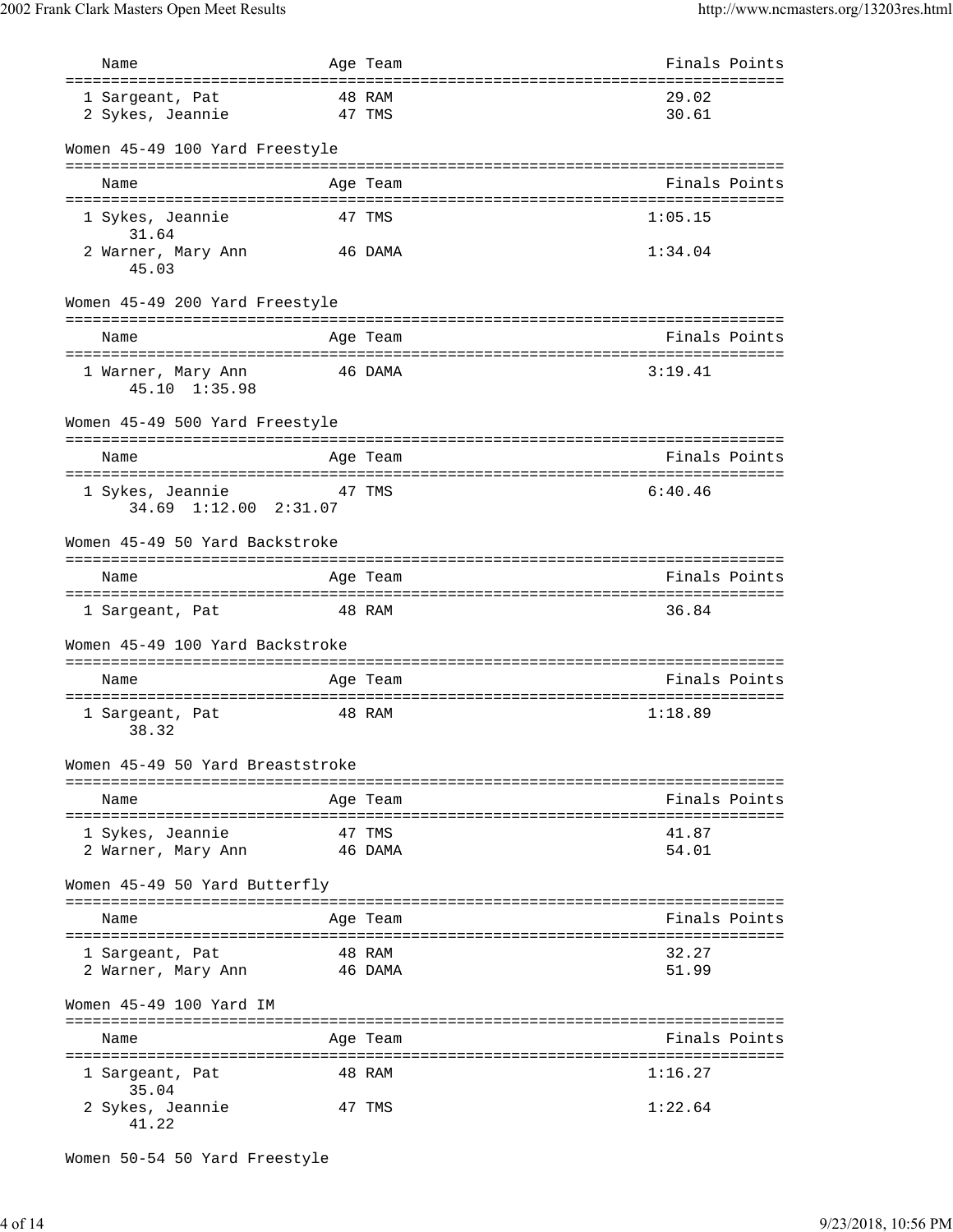|                                                   | ==========<br>================================= |               |
|---------------------------------------------------|-------------------------------------------------|---------------|
| Name                                              | Age Team                                        | Finals Points |
| 1 Braswell, Barbara                               | 50 RAM                                          | 31.86         |
| Women 50-54 100 Yard Freestyle                    |                                                 |               |
| Name                                              | Age Team                                        | Finals Points |
|                                                   |                                                 |               |
| 1 Braswell, Barbara<br>34.07                      | 50 RAM                                          | 1:11.81       |
| Women 75-79 50 Yard Backstroke<br>--------------- | ============                                    |               |
| Name                                              | Age Team                                        | Finals Points |
| 1 Kelly, Judy                                     | 77 RAM                                          | 1:20.79       |
| Women 75-79 100 Yard Backstroke                   |                                                 |               |
| Name                                              | Age Team                                        | Finals Points |
| 1 Kelly, Judy<br>1:18.87                          | 77 RAM                                          | 2:42.72       |
| Women 75-79 50 Yard Breaststroke                  |                                                 |               |
| Name                                              | Age Team                                        | Finals Points |
| 1 Kelly, Judy                                     | 77 RAM                                          | 1:10.73       |
| Women 75-79 100 Yard Breaststroke                 |                                                 |               |
| Name                                              | Age Team                                        | Finals Points |
| 1 Kelly, Judy<br>1:17.94                          | 77 RAM                                          | 2:37.70       |
| Men 19-24 50 Yard Butterfly                       |                                                 |               |
| Name                                              | Age Team                                        | Finals Points |
| 1 Medendorp, Mark                                 | 24 AWSM                                         | 25.34         |
| Men 19-24 200 Yard Butterfly                      |                                                 |               |
| Name                                              | =================================<br>Age Team   | Finals Points |
| 1 Medendorp, Mark<br>26.97 58.16                  | 24 AWSM                                         | 2:09.24       |
| Men 19-24 100 Yard IM                             |                                                 |               |
| Name                                              | Age Team                                        | Finals Points |
|                                                   |                                                 |               |
| 1 Medendorp, Mark<br>28.17                        | 24 AWSM                                         | 1:01.68       |
| Men 25-29 50 Yard Freestyle                       |                                                 |               |
| Name                                              | Age Team                                        | Finals Points |
| 1 Fletcher, Van                                   | 26 RAM                                          | 22.91         |
| Men 25-29 100 Yard Freestyle                      |                                                 |               |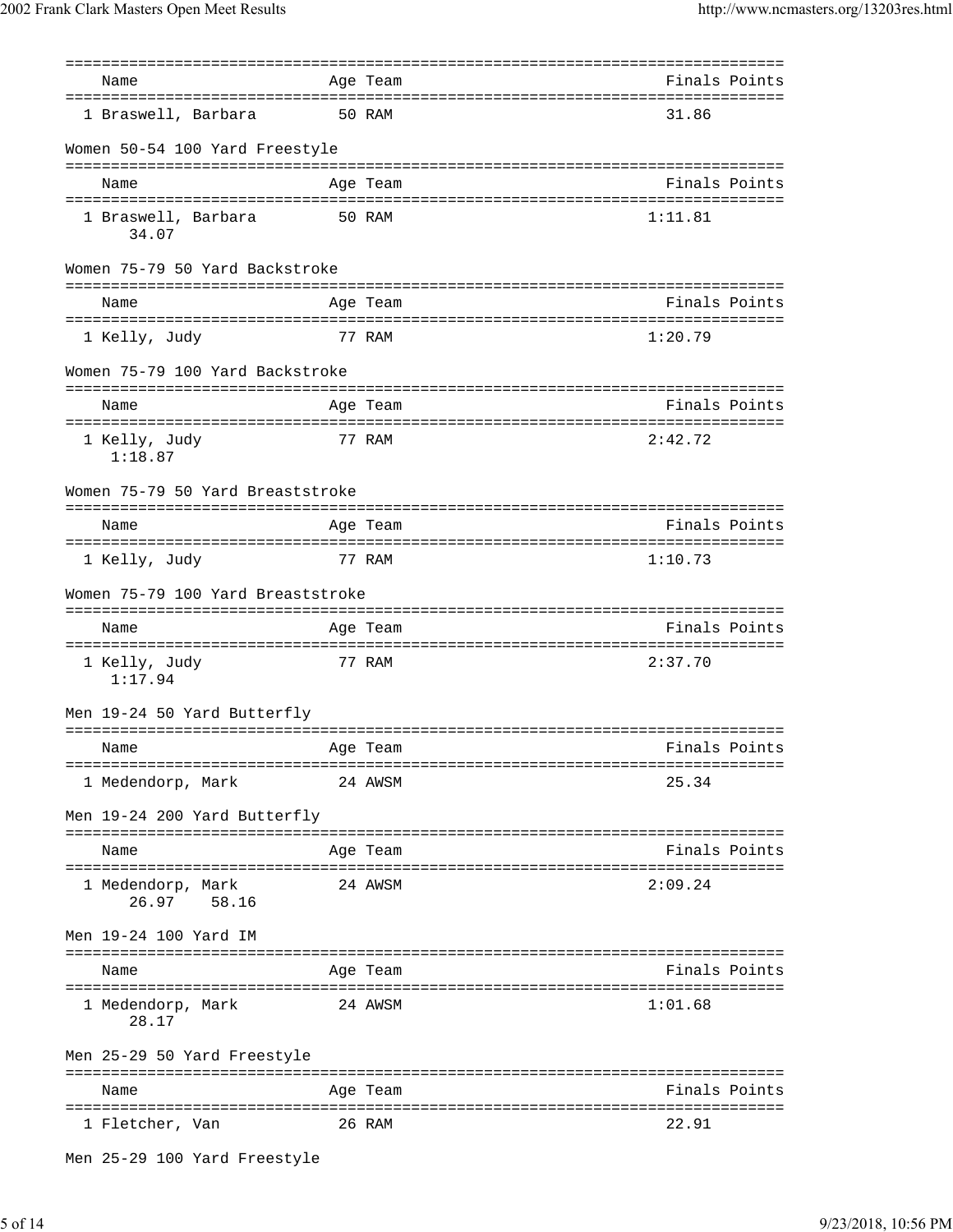| Name<br>1 Fletcher, Van<br>24.86<br>2 Deinlein, Risto   |                                                               |           | Age Team                                 | Finals Points |
|---------------------------------------------------------|---------------------------------------------------------------|-----------|------------------------------------------|---------------|
|                                                         |                                                               |           |                                          |               |
|                                                         |                                                               |           | 26 RAM                                   | 50.84         |
| 25.48                                                   |                                                               |           | 28 TMS                                   | 51.98         |
| 3 Nosul, Peter<br>26.94                                 |                                                               |           | 27 NCMS                                  | 58.06         |
|                                                         | Men 25-29 200 Yard Freestyle                                  |           |                                          |               |
| Name                                                    |                                                               |           | Age Team                                 | Finals Points |
| =========================<br>1 Deinlein, Risto<br>25.92 | =============<br>54.36                                        |           | ==============================<br>28 TMS | 1:54.25       |
|                                                         | Men 25-29 50 Yard Backstroke                                  |           |                                          |               |
| Name                                                    |                                                               |           | Age Team                                 | Finals Points |
| 1 Nosul, Peter                                          |                                                               |           | 27 NCMS                                  | 33.29         |
|                                                         | Men 25-29 100 Yard Backstroke                                 |           |                                          |               |
| Name                                                    |                                                               |           | Age Team                                 | Finals Points |
| 1 Fletcher, Van<br>29.73                                |                                                               |           | 26 RAM                                   | 1:00.16       |
|                                                         | Men 25-29 50 Yard Butterfly                                   |           |                                          |               |
| Name                                                    |                                                               |           | Age Team                                 | Finals Points |
| 1 Deinlein, Risto                                       |                                                               |           | 28 TMS                                   | 25.55         |
|                                                         | Men 25-29 100 Yard Butterfly<br>============================= |           |                                          |               |
| Name                                                    |                                                               |           | Age Team                                 | Finals Points |
| 1 Deinlein, Risto<br>27.51                              |                                                               | ========= | 28 TMS                                   | 57.44         |
| 2 Caraher, Joe                                          |                                                               |           | 27 NCMS                                  | 58.45         |
| 27.74<br>3 Fletcher, Van<br>29.47                       |                                                               |           | 26 RAM                                   | 1:06.28       |
| Men 25-29 200 Yard IM                                   |                                                               |           |                                          |               |
| Name                                                    |                                                               |           | Age Team                                 | Finals Points |
| 1 Nosul, Peter<br>31.30                                 |                                                               |           | 27 NCMS                                  | 2:33.42       |
| Men 25-29 400 Yard IM                                   |                                                               |           |                                          |               |
| Name                                                    |                                                               |           | Age Team                                 | Finals Points |
| 1 Caraher, Joe<br>30.38 1:05.24                         |                                                               |           | 27 NCMS                                  | 4:58.63       |
|                                                         | Men 35-39 50 Yard Freestyle                                   |           |                                          |               |
| Name                                                    |                                                               |           | Age Team                                 | Finals Points |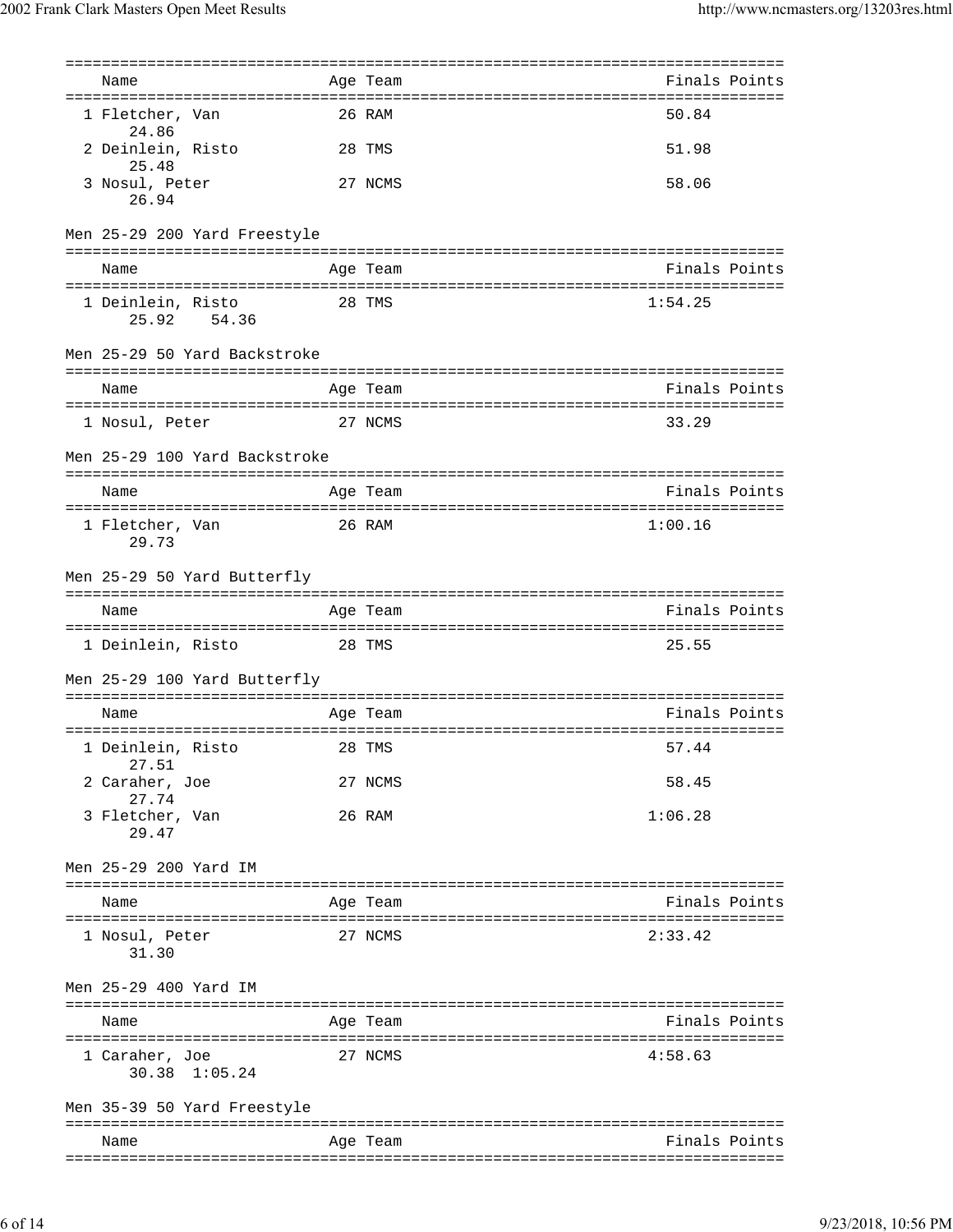| 1 Stewart, Henry                          | 38 RAM   | 23.35          |
|-------------------------------------------|----------|----------------|
| 2 Lewandowski, Mark                       | 35 UNA   | 24.07          |
| 3 Sexauer, Tim                            | 36 RAM   | 28.43<br>28.69 |
| 4 Fergus, Shayne                          | 35 TMS   |                |
| Men 35-39 100 Yard Freestyle              |          |                |
|                                           |          |                |
| Name                                      | Age Team | Finals Points  |
| 1 Stewart, Henry<br>24.87                 | 38 RAM   | 51.60          |
| 2 Nixon, Chris<br>25.54                   | 36 UNA   | 54.24          |
| 3 Levine, Rob<br>27.20                    | 37 TMS   | 56.89          |
| 4 Mangrum, John<br>28.25                  | 38 RAM   | 57.81          |
| 5 Sexauer, Tim<br>30.88                   | 36 RAM   | 1:04.65        |
| 6 Fergus, Shayne<br>31.77                 | 35 TMS   | 1:04.83        |
| Men 35-39 200 Yard Freestyle              |          |                |
| Name                                      | Age Team | Finals Points  |
|                                           |          |                |
| 1 Stewart, Henry<br>27.01<br>56.67        | 38 RAM   | 1:57.39        |
| 2 Nixon, Chris<br>28.40<br>58.28          | 36 UNA   | 2:01.65        |
| 3 Fergus, Shayne                          | 35 TMS   | 2:28.92        |
|                                           |          |                |
| 33.84 1:11.72                             |          |                |
| Men 35-39 500 Yard Freestyle              |          |                |
| Name                                      | Age Team | Finals Points  |
|                                           |          |                |
| 1 Hannon, John T<br>32.37 1:11.22 2:32.73 | 35 TMS   | 6:47.69        |
| Men 35-39 50 Yard Backstroke              |          |                |
| Name                                      | Age Team | Finals Points  |
|                                           | 37 TMS   | 29.03          |
| 1 Levine, Rob<br>2 Hannon, John T         | 35 TMS   | 41.27          |
| Men 35-39 100 Yard Backstroke             |          |                |
|                                           |          |                |
| Name                                      | Age Team | Finals Points  |
| 1 Levine, Rob                             | 37 TMS   | 1:04.62        |
| 31.88<br>2 Mangrum, John                  | 38 RAM   | 1:09.55        |
| 34.86<br>3 Hannon, John T                 | 35 TMS   | 1:28.61        |
| Men 35-39 50 Yard Breaststroke            |          |                |
| Name                                      | Age Team | Finals Points  |
| 1 Fergus, Shayne                          | 35 TMS   | 38.46          |

===============================================================================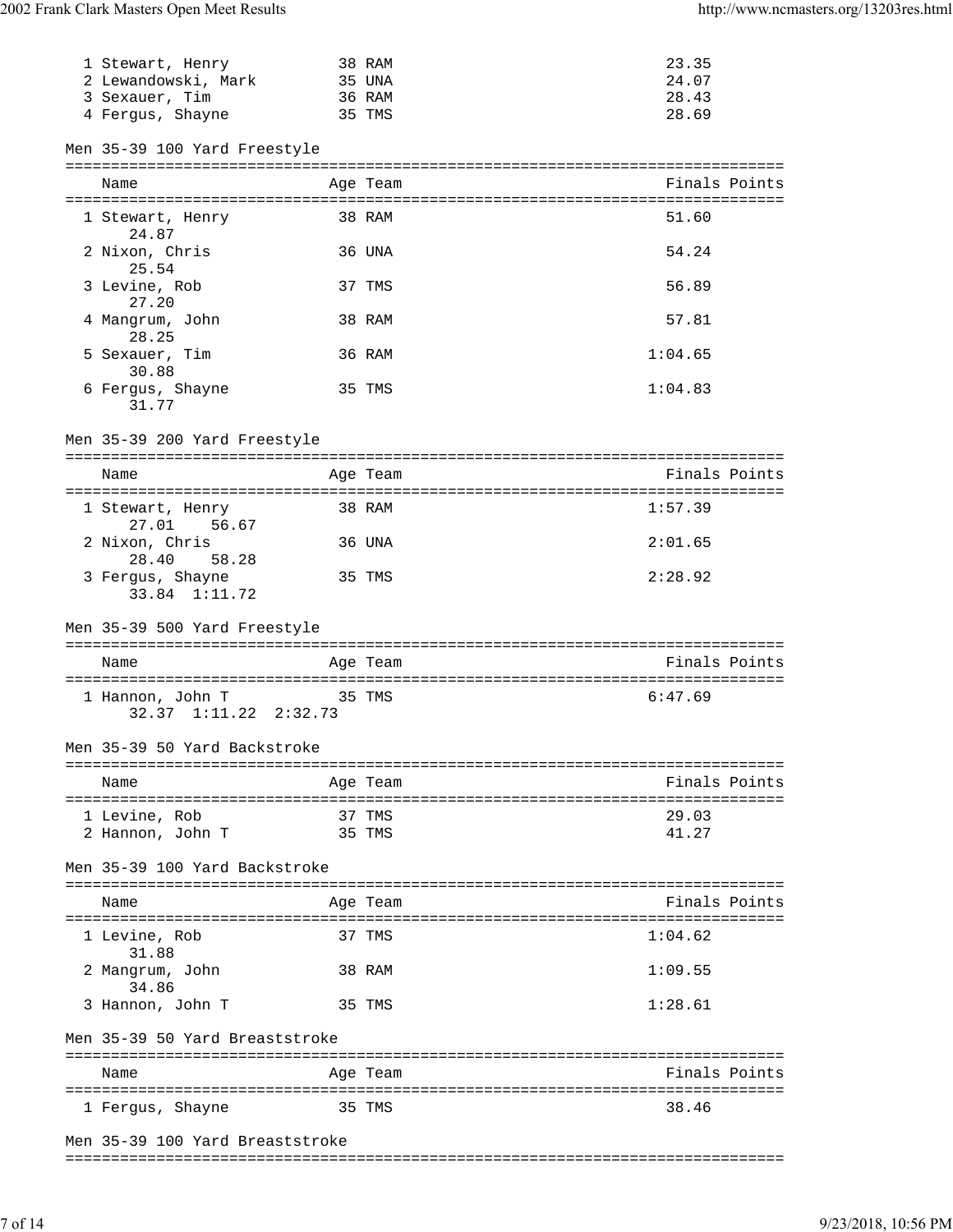| Name                                                | Age Team                                            | Finals Points  |
|-----------------------------------------------------|-----------------------------------------------------|----------------|
| =====================<br>-- Fergus, Shayne<br>40.40 | 35 TMS                                              | DQ             |
| Men 35-39 50 Yard Butterfly                         |                                                     |                |
| Name                                                | Age Team                                            | Finals Points  |
|                                                     |                                                     |                |
| 1 Stewart, Henry                                    | 38 RAM                                              | 25.45          |
| 2 Lewandowski, Mark                                 | 35 UNA                                              | 26.68<br>27.44 |
| 3 Levine, Rob                                       | 37 TMS                                              |                |
| Men 35-39 100 Yard Butterfly                        | ===========                                         |                |
| Name                                                | Age Team                                            | Finals Points  |
| :====================                               | ================================<br>=============== |                |
| 1 Nixon, Chris<br>28.73                             | 36 UNA                                              | 1:00.40        |
| 2 Mangrum, John<br>31.09                            | 38 RAM                                              | 1:07.36        |
| Men 35-39 100 Yard IM                               |                                                     |                |
| Name                                                | Age Team                                            | Finals Points  |
| 1 Levine, Rob<br>29.92                              | 37 TMS                                              | 1:05.86        |
| 2 Sexauer, Tim<br>35.52                             | 36 RAM                                              | 1:15.13        |
| -- Hannon, John T<br>43.32                          | 35 TMS                                              | DQ             |
| Men 35-39 200 Yard IM                               |                                                     |                |
| Name                                                | Age Team                                            | Finals Points  |
| 1 Hannon, John T<br>46.36                           | 35 TMS                                              | 3:13.89        |
| Men 35-39 200 Yard IM                               |                                                     |                |
| Name                                                | Age Team                                            | Finals Points  |
| 1 Mangrum, John<br>30.36                            | 38 RAM                                              | 2:25.54        |
| Men 35-39 400 Yard IM                               |                                                     |                |
| Name                                                | Age Team                                            | Finals Points  |
| 1 Mangrum, John<br>32.54 1:10.16                    | 38 RAM                                              | 5:11.08        |
| Men 40-44 100 Yard Freestyle                        |                                                     |                |
| Name                                                | Age Team                                            | Finals Points  |
| 1 Lehman, Fritz<br>25.61                            | 43 RAM                                              | 51.64          |
| 2 Weischdel, Brian<br>27.50                         | 42 NCMS                                             | 56.65          |
| 3 Marsom, Phil<br>27.88                             | 44 NCMS                                             | 58.23          |
| 4 Gray, Stafford                                    | 40 TMS                                              | 1:03.71        |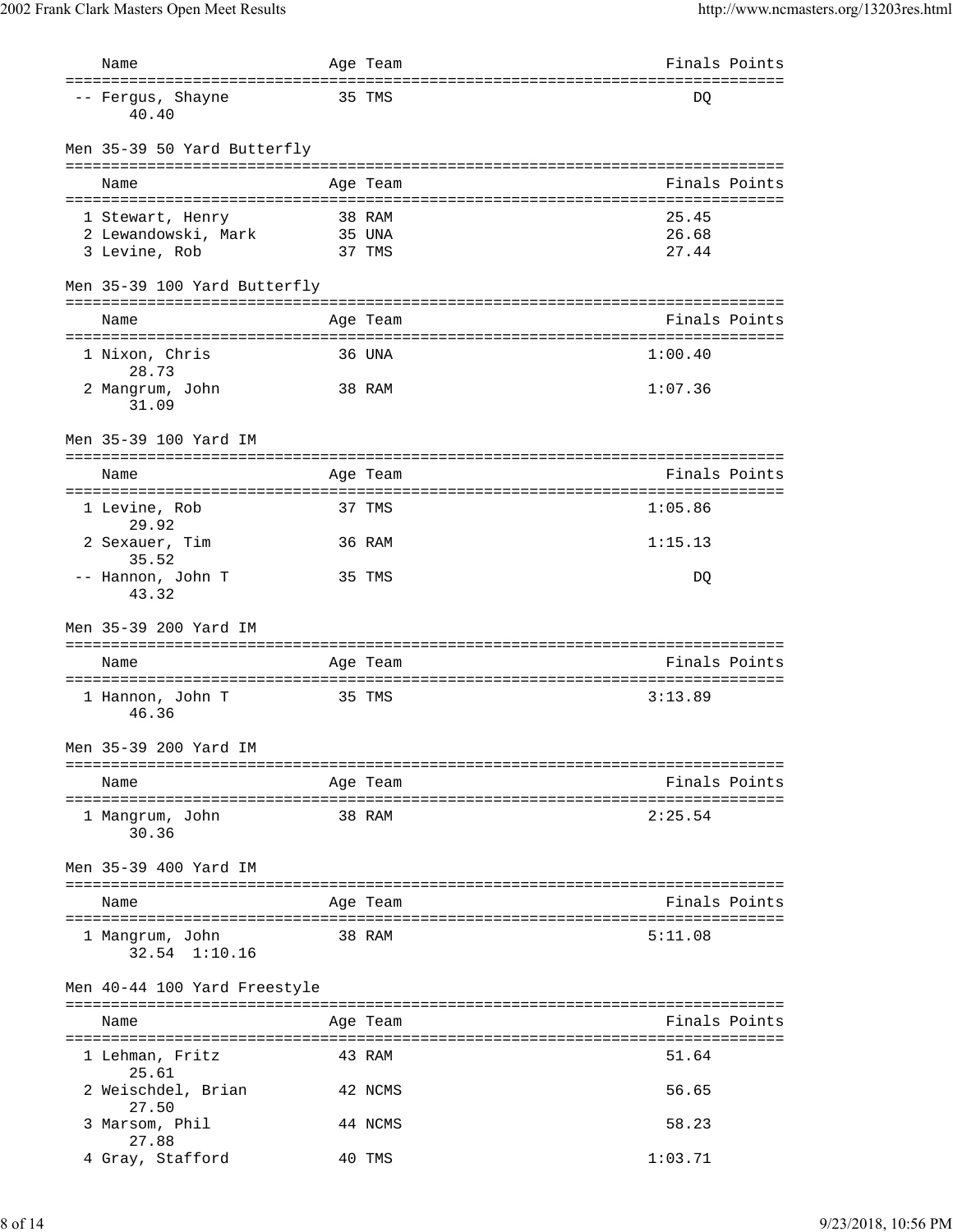31.25

| Men 40-44 200 Yard Freestyle            |         |          |                                                     |
|-----------------------------------------|---------|----------|-----------------------------------------------------|
| Name                                    |         | Age Team | ==================================<br>Finals Points |
| 1 Gray, Stafford<br>33.07 1:10.30       |         | 40 TMS   | 2:29.56                                             |
| Men 40-44 50 Yard Backstroke            |         |          |                                                     |
| Name                                    |         | Age Team | Finals Points                                       |
|                                         |         |          |                                                     |
| 1 Marsom, Phil<br>2 Weischdel, Brian    | 42 NCMS | 44 NCMS  | 29.63<br>33.42                                      |
| Men 40-44 50 Yard Breaststroke          |         |          |                                                     |
| Name                                    |         | Age Team | Finals Points                                       |
|                                         |         |          |                                                     |
| 1 Lehman, Fritz                         | 43 RAM  |          | 30.62                                               |
| 2 Waldbauer, Eric<br>3 Weischdel, Brian | 42 RAM  | 42 NCMS  | 33.56<br>34.91                                      |
|                                         |         |          |                                                     |
| Men 40-44 100 Yard Breaststroke         |         |          |                                                     |
|                                         |         |          |                                                     |
| Name                                    |         | Age Team | Finals Points                                       |
| 1 Waldbauer, Eric<br>35.63              | 42 RAM  |          | 1:14.13                                             |
| Men 40-44 200 Yard Breaststroke         |         |          |                                                     |
| Name                                    |         | Age Team | Finals Points                                       |
| 1 Lehman, Fritz<br>34.88 1:13.76        |         | 43 RAM   | 2:31.96                                             |
| 2 Waldbauer, Eric<br>$35.78$ $1:16.52$  |         | 42 RAM   | 2:39.03                                             |
| Men 40-44 50 Yard Butterfly             |         |          |                                                     |
| Name                                    |         | Age Team | Finals Points                                       |
|                                         |         |          |                                                     |
| 1 Weischdel, Brian                      |         | 42 NCMS  | 28.05                                               |
| Men 40-44 100 Yard Butterfly            |         |          |                                                     |
| Name                                    |         | Age Team | Finals Points                                       |
|                                         |         |          |                                                     |
| 1 Weischdel, Brian<br>29.60             |         | 42 NCMS  | 1:02.29                                             |
| Men 40-44 100 Yard IM                   |         |          |                                                     |
| Name                                    |         | Age Team | Finals Points                                       |
| 1 Gray, Stafford<br>36.00               |         | 40 TMS   | 1:15.49                                             |
| Men 40-44 200 Yard IM                   |         |          |                                                     |
| Name                                    |         | Age Team | Finals Points                                       |
| 1 Gray, Stafford                        |         | 40 TMS   | 2:47.64                                             |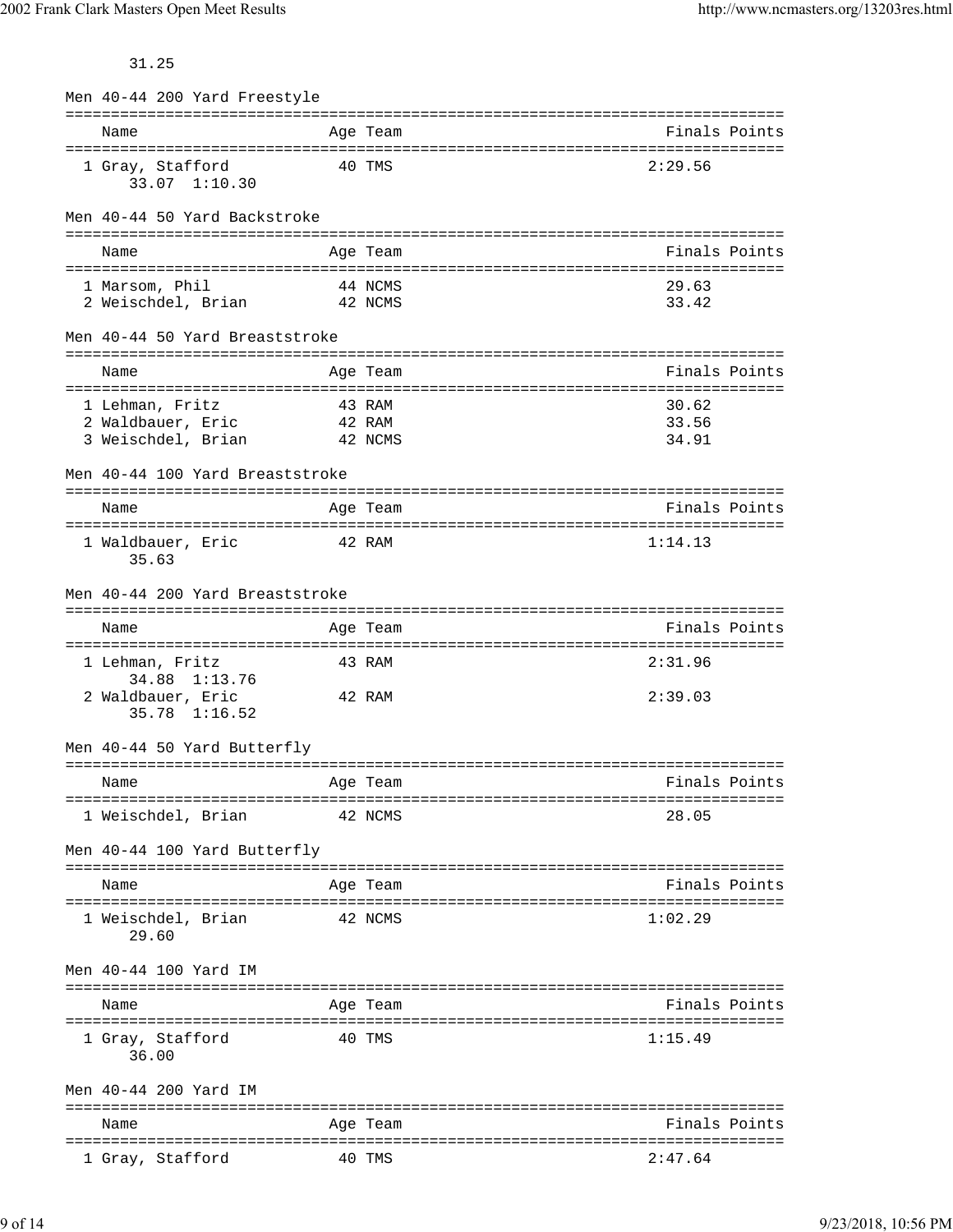2002 Frank Clark Masters Open Meet Results http://www.ncmasters.org/13203res.html

35.44

| Men 45-49 50 Yard Freestyle                         |        |                  |                |
|-----------------------------------------------------|--------|------------------|----------------|
| Name                                                |        | Age Team         | Finals Points  |
| 1 Markus, Barry                                     | 49 TMS |                  | 28.09          |
| 45 CSM<br>2 Matysek, Joseph                         |        |                  | 28.47          |
| 3 Dlesk, Richard                                    |        | 46 NCAM          | 30.06          |
| Men 45-49 100 Yard Freestyle                        |        |                  |                |
| Name                                                |        | Age Team         | Finals Points  |
| 1 Markus, Barry<br>31.63                            | 49 TMS |                  | 1:08.08        |
| 2 Dlesk, Richard<br>34.02                           |        | 46 NCAM          | 1:09.15        |
| Men 45-49 200 Yard Freestyle                        |        |                  |                |
| Name                                                |        | Age Team         | Finals Points  |
|                                                     |        |                  |                |
| 1 Matysek, Joseph<br>$32.51$ $1:10.16$              |        | 45 CSM           | 2:23.52        |
| Men 45-49 500 Yard Freestyle                        |        |                  |                |
| Name                                                |        | Age Team         | Finals Points  |
| 1 Matysek, Joseph<br>34.74 1:52.80 3:11.15          |        | 45 CSM           | 6:26.09        |
|                                                     |        |                  |                |
| Men 45-49 1650 Yard Freestyle                       |        |                  |                |
| Name                                                |        | Age Team         | Finals Points  |
| 1 Matysek, Joseph<br>39.23 1:22.99 7:11.64 14:28.08 |        | 45 CSM           | 23:38.85       |
| Men 45-49 100 Yard Breaststroke                     |        |                  |                |
| Age Team<br>Name                                    |        |                  | Finals Points  |
| 1 Matysek, Joseph<br>39.00                          |        | 45 CSM           | 1:21.63        |
| Men 45-49 100 Yard IM                               |        |                  |                |
| Name                                                |        | Age Team         | Finals Points  |
| 1 Markus, Barry                                     |        | 49 TMS           | 1:18.22        |
| 35.13<br>2 Dlesk, Richard<br>37.32                  |        | 46 NCAM          | 1:19.58        |
| Men 50-54 50 Yard Freestyle                         |        |                  |                |
| Name                                                |        | Age Team         | Finals Points  |
| 1 Richelson, Andrew<br>2 Byers, Jerry               |        | 54 TMS<br>54 UNA | 28.52<br>32.78 |

Men 50-54 100 Yard Freestyle

===============================================================================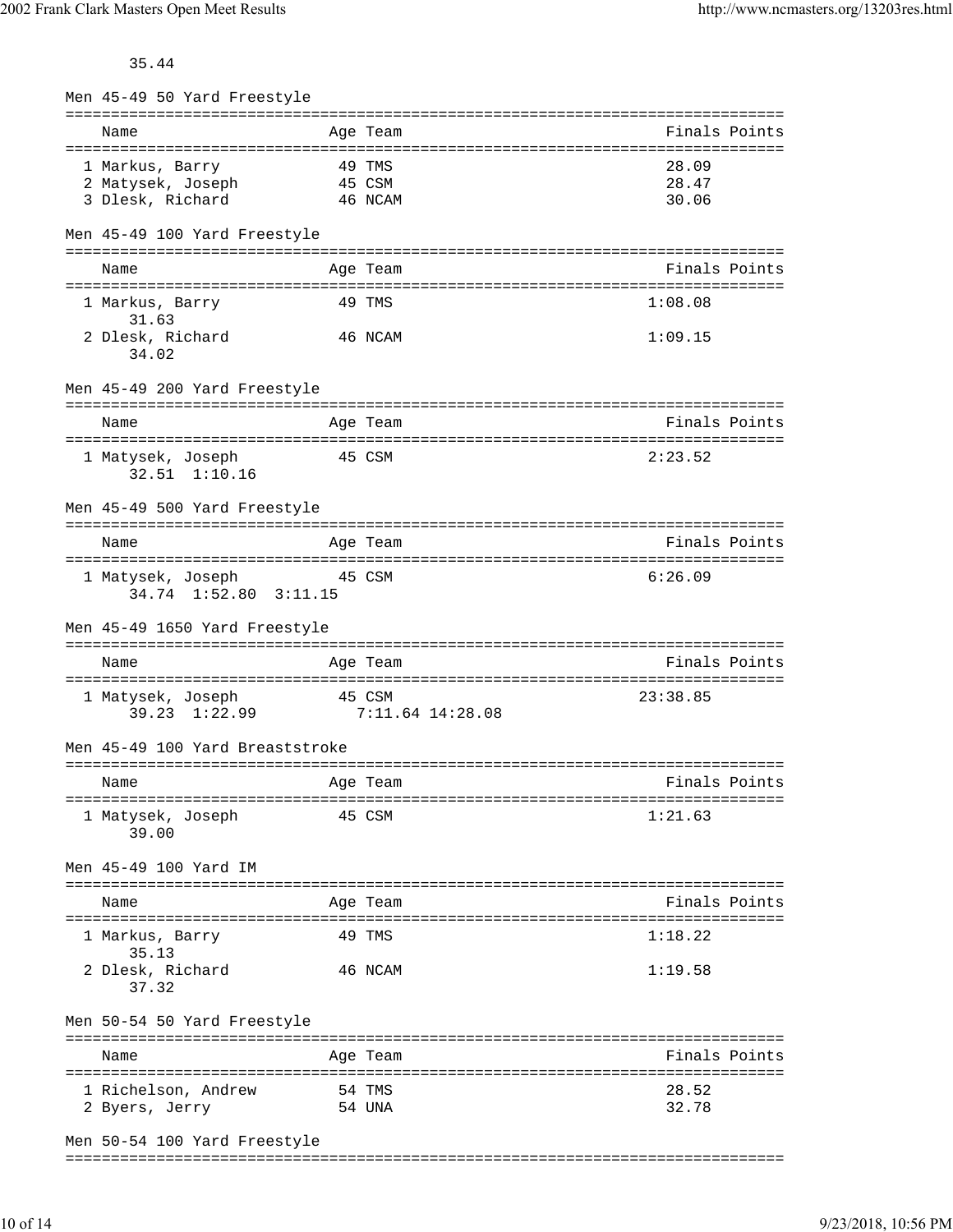| Name                                                                | Age Team                                       | Finals Points  |
|---------------------------------------------------------------------|------------------------------------------------|----------------|
| ===================================<br>1 Richelson, Andrew<br>30.91 | =================================<br>54 TMS    | 1:04.92        |
| 2 Byers, Jerry<br>37.19                                             | 54 UNA                                         | 1:20.25        |
| Men 50-54 500 Yard Freestyle                                        |                                                |                |
| Name                                                                | Age Team                                       | Finals Points  |
| 1 Johnson, Jeff<br>39.63 1:26.57 3:07.06                            | 50 TMS                                         | 8:07.26        |
| Men 50-54 50 Yard Backstroke                                        |                                                |                |
| Name                                                                | Age Team                                       | Finals Points  |
| 1 Byers, Jerry                                                      | 54 UNA                                         | 46.05          |
| Men 50-54 50 Yard Breaststroke                                      |                                                |                |
| Name                                                                | Age Team                                       | Finals Points  |
| 1 Byers, Jerry                                                      | 54 UNA                                         | 36.86          |
| Men 50-54 100 Yard Breaststroke                                     |                                                |                |
| Name                                                                | Age Team<br>================================== | Finals Points  |
| 1 Byers, Jerry<br>37.88                                             | 54 UNA                                         | 1:21.36        |
| Men 50-54 50 Yard Butterfly                                         |                                                |                |
| Name                                                                | Age Team                                       | Finals Points  |
| 1 Richelson, Andrew<br>2 Johnson, Jeff                              | 54 TMS<br>50 TMS                               | 32.03<br>43.15 |
| Men 50-54 100 Yard IM                                               |                                                |                |
| Name                                                                | Age Team                                       | Finals Points  |
| 1 Byers, Jerry<br>46.90                                             | 54 UNA                                         | 1:31.93        |
| 2 Johnson, Jeff<br>47.47                                            | 50 TMS                                         | 1:36.57        |
| Men 55-59 50 Yard Freestyle                                         |                                                |                |
| Name                                                                | Age Team                                       | Finals Points  |
| 1 Deinlein, Chris<br>2 Waltman, George                              | 58 TMS<br>56 NCMS                              | 28.02<br>28.82 |
| Men 55-59 100 Yard Freestyle                                        | ======================================         |                |
| Name                                                                | Age Team                                       | Finals Points  |
| 1 Deinlein, Chris<br>30.34                                          | 58 TMS                                         | 1:03.12        |
| 2 Waltman, George<br>30.95                                          | 56 NCMS                                        | 1:04.83        |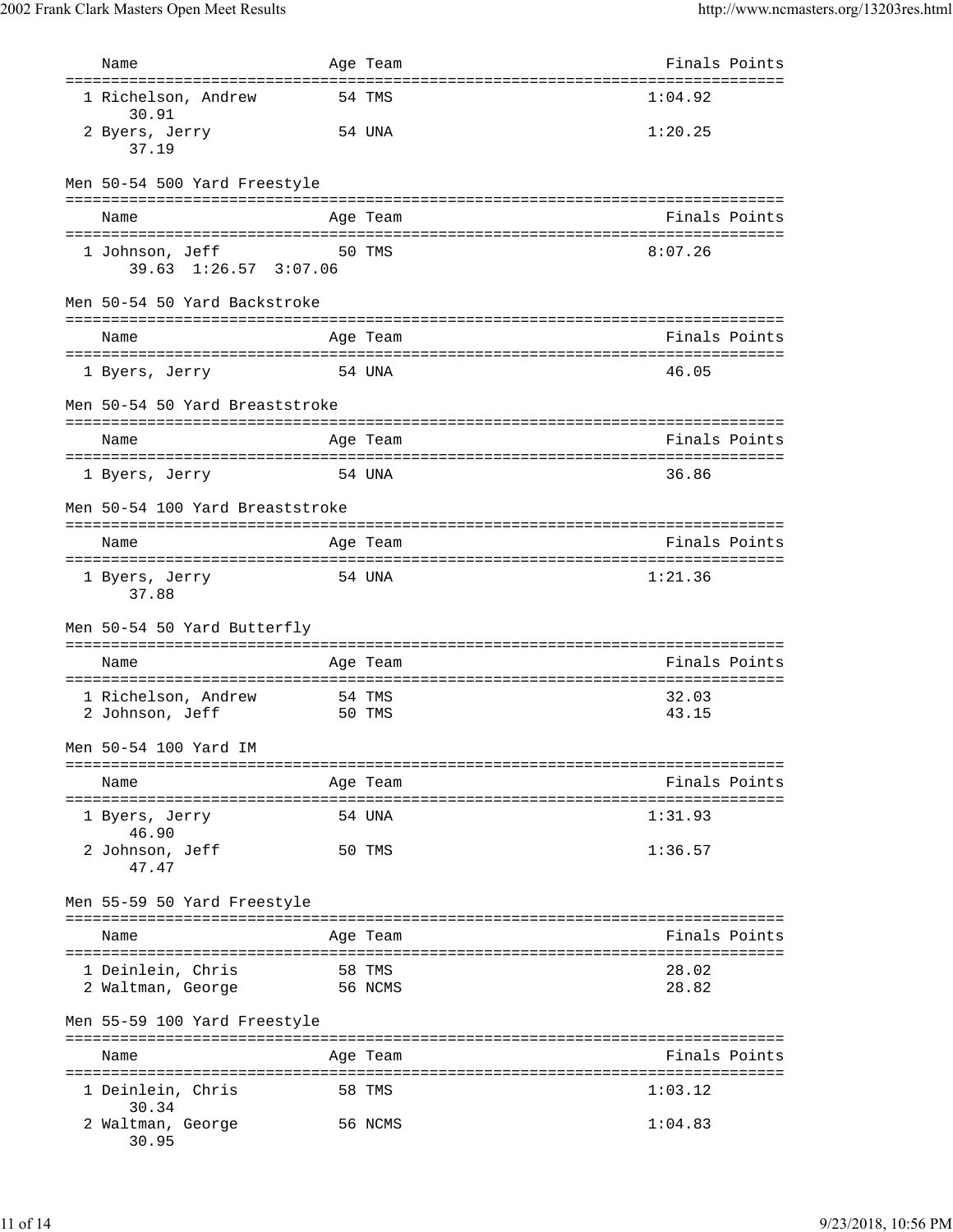| Men 55-59 200 Yard Freestyle              |        |                                                      |               |
|-------------------------------------------|--------|------------------------------------------------------|---------------|
| Name                                      |        | Age Team                                             | Finals Points |
| 1 Slaughter, James<br>36.39 1:15.99       |        | 56 RAM                                               | 2:34.35       |
| 2 Waltman, George                         |        | 56 NCMS                                              | 2:43.92       |
| 3 McNairy, Sandy<br>38.80 1:24.23         |        | 58 RAM                                               | 3:03.03       |
| Men 55-59 500 Yard Freestyle              |        |                                                      |               |
| Name                                      |        | Age Team                                             | Finals Points |
| 1 Slaughter, James                        |        | 56 RAM                                               | 6:56.76       |
| 37.31 1:17.91 2:42.47                     |        |                                                      |               |
| 2 McNairy, Sandy<br>40.70 1:25.31 3:03.62 |        | 58 RAM                                               | 8:06.12       |
| Men 55-59 1650 Yard Freestyle             |        |                                                      |               |
| Name                                      |        | Age Team                                             | Finals Points |
| 1 Slaughter, James 56 RAM                 |        | 37.75 1:19.74 2:47.57 7:13.98 14:52.20               | 24:34.73      |
| Men 55-59 50 Yard Breaststroke            |        |                                                      |               |
|                                           |        |                                                      |               |
| Name                                      |        | Age Team                                             | Finals Points |
| 1 Slaughter, James                        | 56 RAM |                                                      | 38.09         |
| 2 McNairy, Sandy                          | 58 RAM |                                                      | 43.61         |
| Men 55-59 100 Yard Breaststroke           |        |                                                      |               |
| Name                                      |        | Age Team                                             | Finals Points |
| 1 Slaughter, James<br>42.54               |        | 56 RAM                                               | 1:29.79       |
| 2 McNairy, Sandy<br>46.19                 |        | 58 RAM                                               | 1:42.31       |
| Men 55-59 200 Yard Breaststroke           |        |                                                      |               |
| Name                                      |        | Age Team                                             | Finals Points |
| 1 McNairy, Sandy<br>49.95 1:51.21         |        | 58 RAM                                               | 3:57.28       |
| Men 60-64 1650 Yard Freestyle             |        |                                                      |               |
| Name                                      |        | Age Team                                             | Finals Points |
| 1 Lea, Frank                              |        | 60 ADMS-AD<br>38.40 1:21.01 2:50.07 7:27.52 15:22.00 | 25:20.23      |
| Men 60-64 100 Yard IM                     |        |                                                      |               |
| Name                                      |        | Age Team                                             | Finals Points |
| 1 Lea, Frank<br>40.48                     |        | 60 ADMS-AD                                           | 1:27.09       |
| Men 60-64 200 Yard IM                     |        |                                                      |               |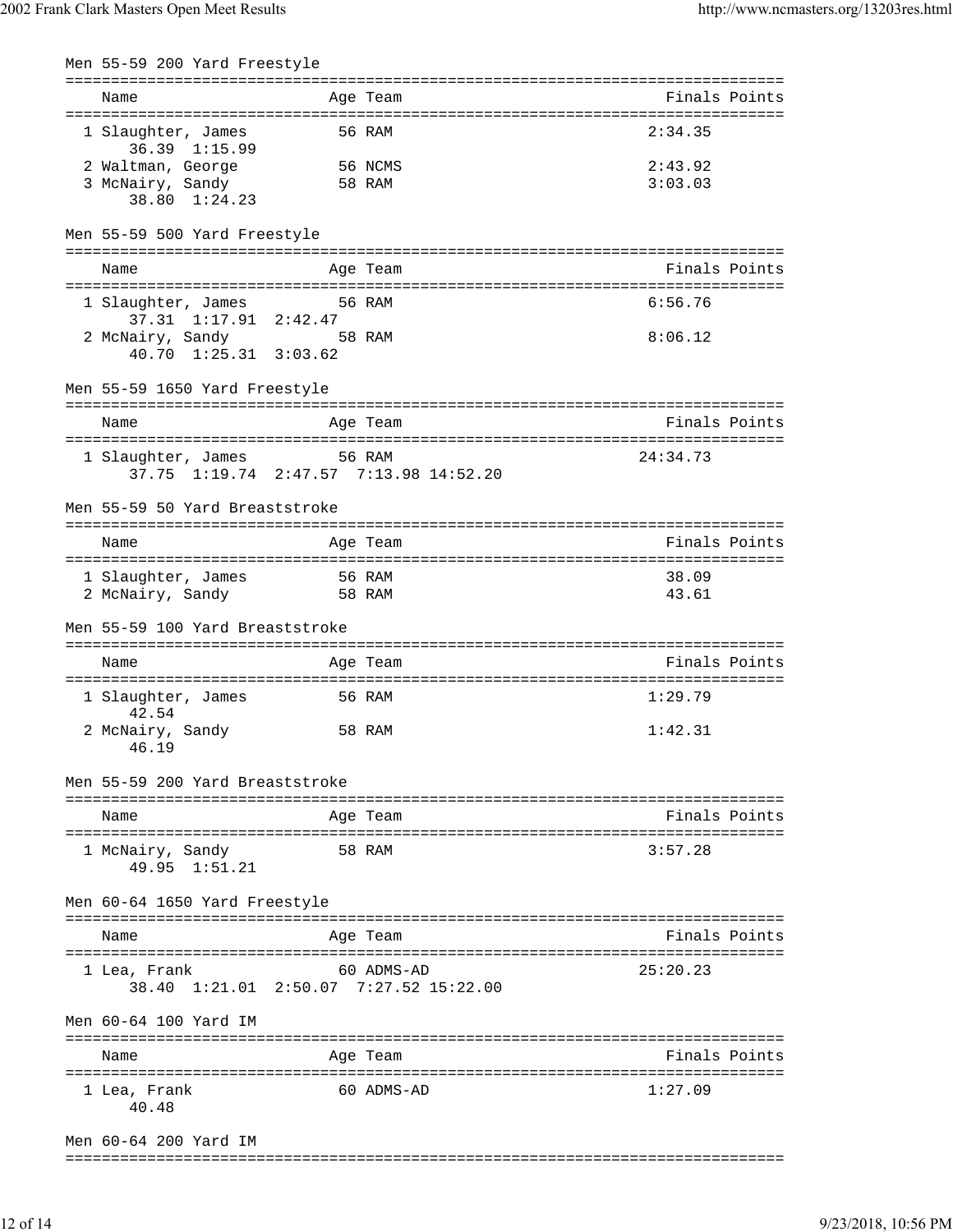|                                 | Name                                          |  | Age Team         | Finals Points                     |  |
|---------------------------------|-----------------------------------------------|--|------------------|-----------------------------------|--|
|                                 | ====================<br>1 Lea, Frank<br>49.81 |  | 60 ADMS-AD       | 3:35.37                           |  |
|                                 | Men 65-69 50 Yard Freestyle                   |  |                  |                                   |  |
|                                 | Name                                          |  | Age Team         | Finals Points                     |  |
|                                 | 1 Mitchell, Clark                             |  | 69 PEAK          | 31.13                             |  |
|                                 | Men 65-69 100 Yard Freestyle                  |  |                  |                                   |  |
|                                 | Name                                          |  | Age Team         | Finals Points                     |  |
|                                 | 1 Shouse, W. D.<br>46.59                      |  | 68 AWSM          | 1:37.83                           |  |
|                                 | Men 65-69 200 Yard Freestyle                  |  |                  |                                   |  |
|                                 | Name                                          |  | Age Team         | Finals Points                     |  |
|                                 | 1 Mitchell, Clark<br>35.87 1:15.75            |  | 69 PEAK          | 2:35.40                           |  |
|                                 | Men 65-69 50 Yard Backstroke                  |  | ================ | ================================= |  |
|                                 | Name                                          |  | Age Team         | Finals Points                     |  |
|                                 | 1 Mitchell, Clark<br>69 PEAK                  |  |                  | 34.41                             |  |
|                                 | Men 65-69 100 Yard Backstroke                 |  |                  |                                   |  |
|                                 | Name                                          |  | Age Team         | Finals Points                     |  |
|                                 | 1 Mitchell, Clark<br>37.18                    |  | 69 PEAK          | 1:14.73                           |  |
|                                 | Men 65-69 50 Yard Breaststroke                |  |                  |                                   |  |
|                                 | Name                                          |  | Age Team         | Finals Points                     |  |
|                                 | 1 Shouse, W. D.                               |  | 68 AWSM          | 46.07                             |  |
| Men 65-69 200 Yard Breaststroke |                                               |  |                  |                                   |  |
|                                 | Name                                          |  | Age Team         | Finals Points                     |  |
|                                 | 1 Shouse, W. D.<br>47.28 1:41.50              |  | 68 AWSM          | 3:30.96                           |  |
|                                 | Men 65-69 50 Yard Butterfly                   |  |                  |                                   |  |
|                                 | Name                                          |  | Age Team         | Finals Points                     |  |
|                                 | 1 Mitchell, Clark                             |  | 69 PEAK          | 32.54                             |  |
|                                 | Men 65-69 200 Yard IM                         |  |                  |                                   |  |
|                                 | Name                                          |  | Age Team         | Finals Points                     |  |
|                                 | 1 Shouse, W. D.<br>59.58                      |  | 68 AWSM          | 3:58.85                           |  |

Men 25+ 200 Yard Medley Relay